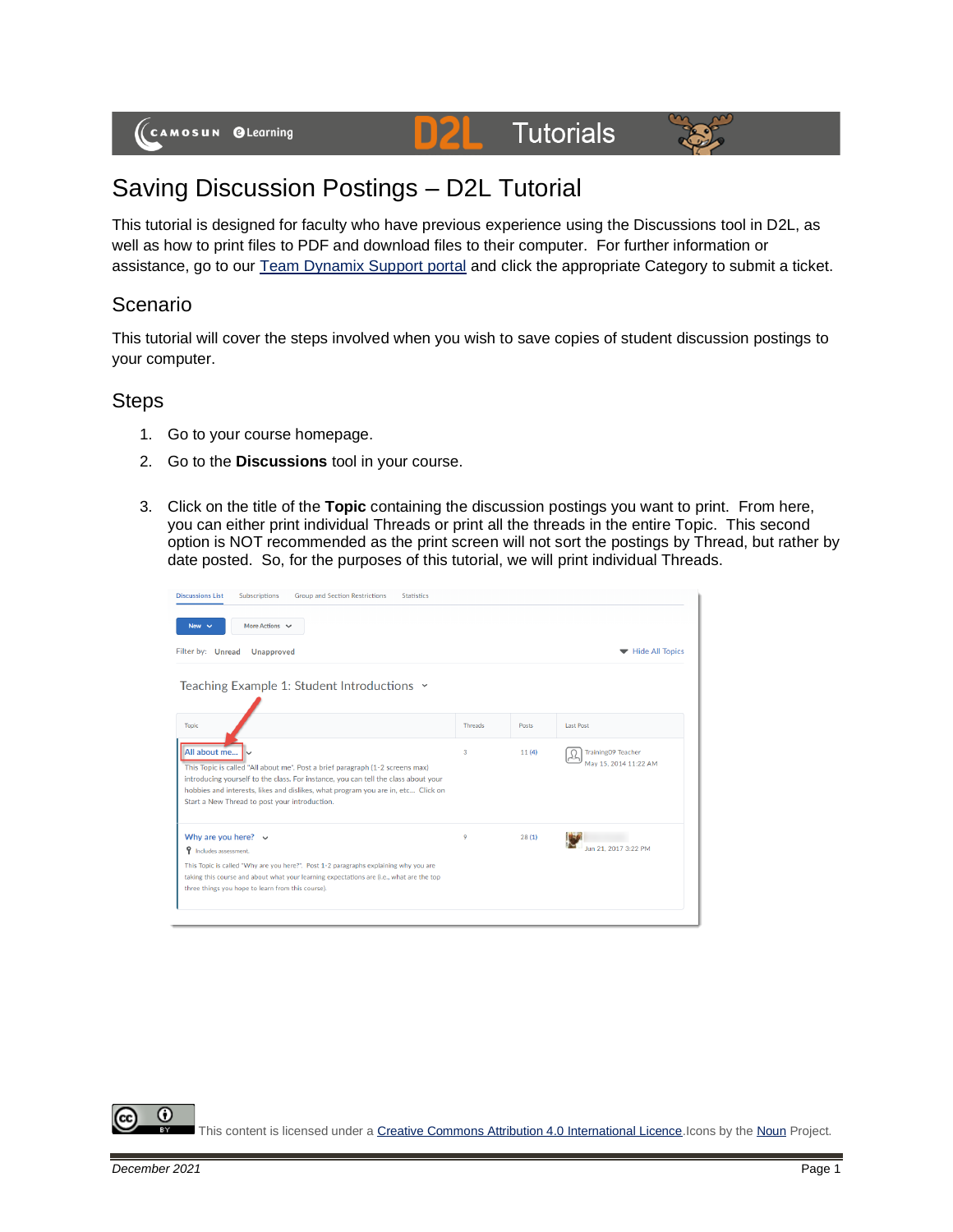4. Click on the title of the **Thread** you want to print.

| Training Course 01 Course Home My Tools v Edit Course                                         |                               |                                                         |
|-----------------------------------------------------------------------------------------------|-------------------------------|---------------------------------------------------------|
| Discussions List > View Topic                                                                 | <sup>O</sup> Help<br>Settings | Search All about me. 0                                  |
| All about me v                                                                                |                               |                                                         |
| Subscribe<br><b>Show Description</b><br><b>Start a New Thread</b>                             |                               |                                                         |
| Filter by: All Threads v                                                                      | Sort by:<br>Oldest Thread     | $\checkmark$                                            |
| <b>Student 01 Introduction</b><br>Training01 Student posted Apr 30, 2014 6:36 PM 17 Subscribe |                               |                                                         |
| This is student 01 making my introduction!                                                    |                               |                                                         |
| $\Omega$<br>$\overline{2}$<br>14<br>Unread<br><b>Replies</b><br><b>Views</b>                  |                               | Last post May 2, 2014 2:36<br>PM by Training01 Student  |
| Student 02 Introduction ×<br>Training02 Student posted Apr 30, 2014 6:37 PM <a> Subscribe</a> |                               |                                                         |
| Hi! I'm Student 02.                                                                           |                               |                                                         |
| $\Omega$<br>$\overline{2}$<br>10<br>Unread<br>Replies<br><b>Views</b>                         |                               | Last post May 5, 2014 11:25<br>AM by Training01 Teacher |

5. Click on the drop-down menu (down arrow) next to the Thread title, and select **Print Thread**.



This content is licensed under [a Creative Commons Attribution 4.0 International Licence.I](https://creativecommons.org/licenses/by/4.0/)cons by th[e Noun](https://creativecommons.org/website-icons/) Project.

 $\odot$